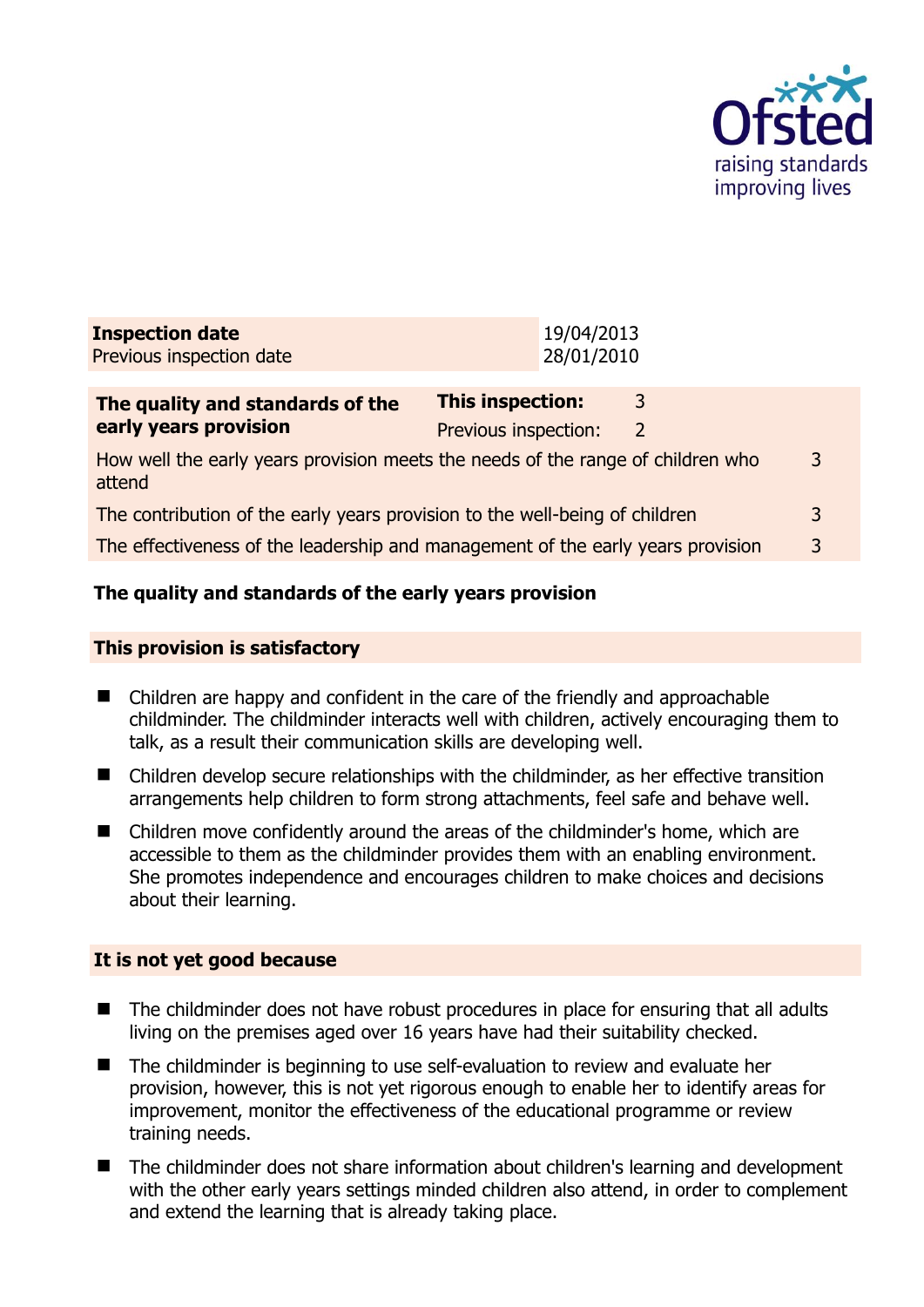#### **Information about this inspection**

Inspections of registered early years provision are:

- $\bullet$  scheduled at least once in every inspection cycle the current cycle ends on 31 July 2016
- scheduled more frequently where Ofsted identifies a need to do so, for example where provision was previously judged inadequate
- **•** brought forward in the inspection cycle where Ofsted has received information that suggests the provision may not be meeting the legal requirements of the Early Years Foundation Stage or where assessment of the provision identifies a need for early inspection
- **•** prioritised where we have received information that the provision is not meeting the requirements of the Early Years Foundation Stage and which suggests children may not be safe
- scheduled at the completion of an investigation into failure to comply with the requirements of the Early Years Foundation Stage.

The provision is also registered on the voluntary and compulsory parts of the Childcare Register. This report includes a judgment about compliance with the requirements of that register.

#### **Inspection activities**

- $\blacksquare$ The inspector observed activities in the lounge and viewed all areas of the premises used for childminding.
- $\blacksquare$ The inspector held discussions with the childminder and minded children at appropriate times during the inspection.

The inspector looked at a selection of records including children's personal details,

- $\blacksquare$ information about children learning and development, accident and medication records, risk assessments, information about the suitability of adults living on the premises and a range of other relevant documentation.
- The inspector took account of the views of parents through written comments on the childminder's documentation.

**Inspector** 

Lynn Hughes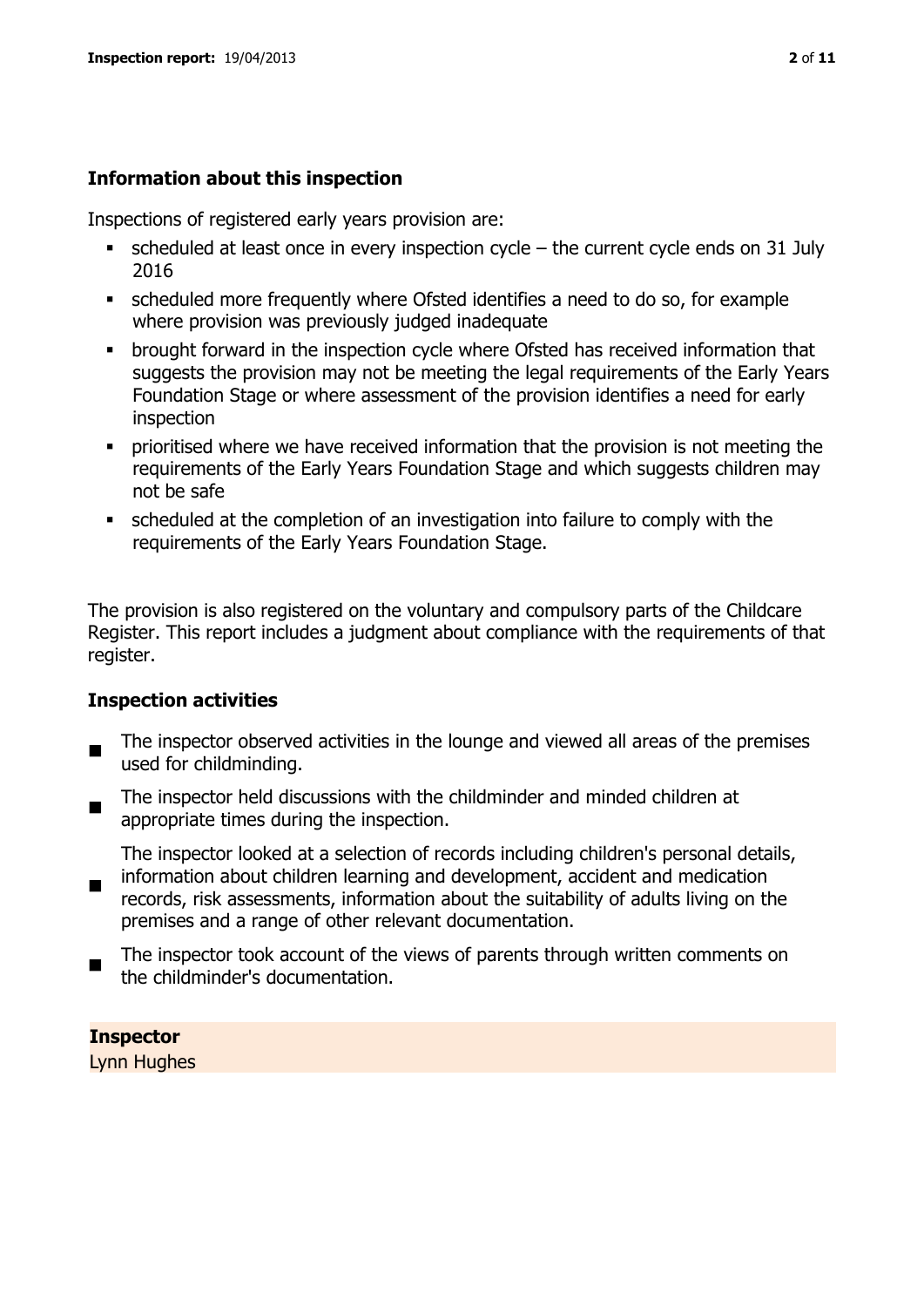#### **Full Report**

#### **Information about the setting**

The childminder was registered in 2005 and is on the Early Years Register and the compulsory and voluntary parts of the Childcare Register. She lives with her husband and two children aged 15 and 18 years in a house in Wickford, Essex. The whole of the ground floor and the rear garden are used for childminding. The family has a dog and a rabbit as pets.

The childminder attends a toddler group and activities at the local children's centre. She visits the shops and park on a regular basis. She collects children from the local schools and pre-schools.

There are currently two children on roll, both of whom are in the early years age group and attend for a variety of sessions. She operates all year round from 7.30am to 5pm, Monday to Friday, except bank holidays and family holidays. She is a member of the Professional Association for Childcare and Early Years.

# **What the setting needs to do to improve further**

#### **To meet the requirements of the Early Years Foundation Stage the provider must:**

- put in place effective procedures to ensure all adults living or working on the premises are suitable and have been checked with the Disclosure and Barring Service
- $\blacksquare$  improve the arrangements for information sharing and partnership working with other early years settings where minded children also attend, in order to identify children's needs, complement the learning already taking place and support them in making progress.

#### **To further improve the quality of the early years provision the provider should:**

■ develop reflective practice through careful monitoring, analysis and self-challenge so that self-evaluation effectively informs priorities for change, monitors the delivery of the educational programme and raises the drive for improvement.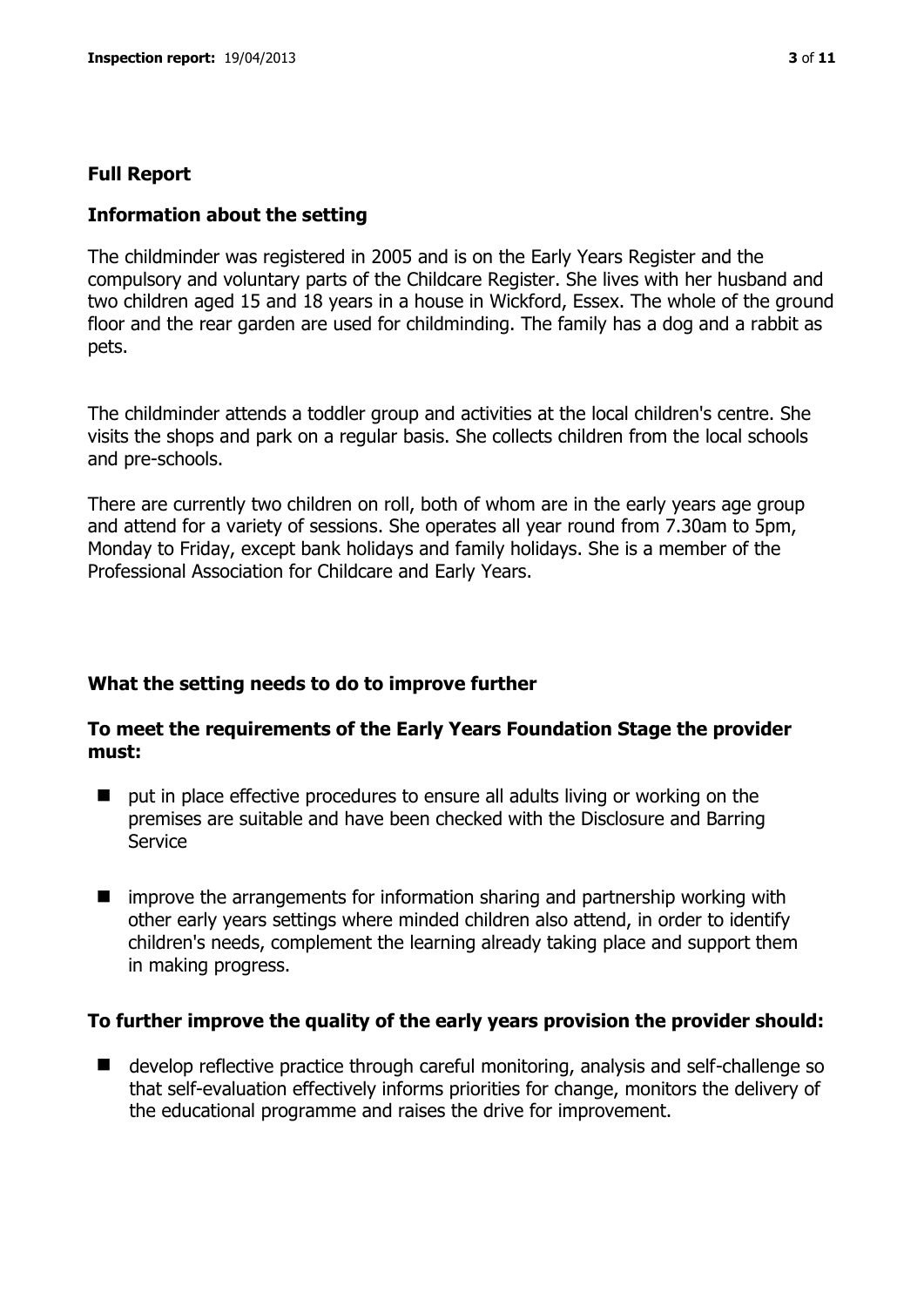#### **Inspection judgements**

#### **How well the early years provision meets the needs of the range of children who attend**

The childminder demonstrates a secure understanding of the children in her care and how they learn. This helps her to provide children with a well-resourced and exciting range of equipment and activities. The childminder observes children's play and learning, recording their achievements in well-presented learning journals, which are shared with parents. These are then used to plot progress and identify what children need to learn next. However, there are no secure methods for reviewing and monitoring the effectiveness of this process so that the childminder can check that her decisions are correct and planning for future learning activities are well matched to children's learning needs. As a result, the educational programme and assessments of progress may not be rigorous enough to identify all circumstances where appropriate interventions may be needed.

Nevertheless, some aspects of the childminder's practice are effective. Children participate in both planned and freely chosen learning experiences, which the childminder tailors to meet their individual interests and learning styles. The childminder builds on children's initiated play and extends their thinking, for example, through interesting role play. For example, a clear and well-considered phone call to the children's hairdressing salon, provides an opportunity for the childminder to pretend to visit the hairdressers to have her hair cut, coloured and blow dried. Children act out this scenario, by determining who will be the receptionist or the hair stylist. The receptionist greets the childminder and tells her that her hair stylist is waiting for her. The childminder and children then enter into a lively discussion, rich in vocabulary and very appropriate to the situation. The range of role play resources provided to support this play, mean that the children have everything they need on hand to extend their game. Once the childminder has been made to look beautiful, she pays the receptionist and states how happy she is with her hair. The game changes course slightly as the childminder then asks whether she can work at the salon as an apprentice. The children agree and quickly find her a dolls head with long flowing hair to practise on. They direct her, telling her what they want her to do. The childminder follows their directions, conversing effectively with them throughout the game. Children thoroughly enjoy the close and caring interaction they receive from the childminder, who intervenes at appropriate times to support their learning.

Children are very proficient speakers, communicating well with the childminder and with each other. They are confident and articulate their feelings through play and everyday activities. They approach the childminder with ease and ask her for a cuddle when feeling tired or upset. The childminder encourages children to become independent and to make choices and decisions over their learning. They demonstrate clear characteristics of learning, for example, they are keen, motivated and excited by the selection of activities on offer to them. The well-resourced and exciting environment, enables them to explore safely. Children practise literacy skills when they use drawing resources to make lists and to record the childminder's name, for example, during their hairdressing game. Their participating in and extension of role play situations, demonstrate children's knowledge of the world as they re-enact real and imaginary aspects of their life. Children express themselves when they paint, draw, create collages and explore messy play, such as,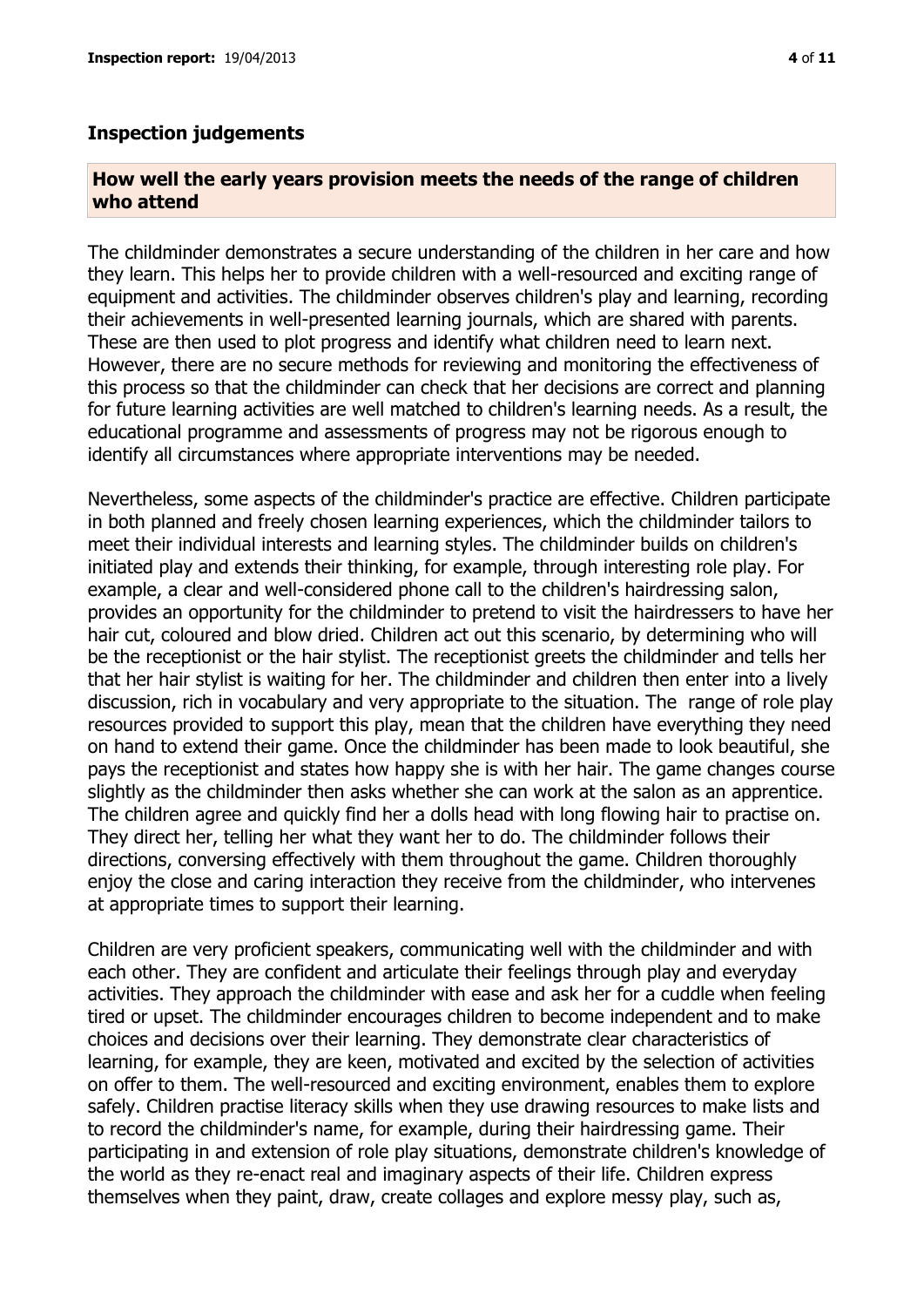'gloop' and dough. They enjoy music by dancing and moving in different ways.

Children are generally well prepared for their next stages of learning. For example, they are independent, understand the importance of listening to directions and know how to follow instructions. Younger children are provided with good opportunities to become familiar with 'big school' as they regularly take and collect children from school.

#### **The contribution of the early years provision to the well-being of children**

Children are comfortable, settled and content in the childminder's care as the childminder has effective settling-in procedures. She works well with parents to help children to settle and become confident in her care. Children form very good relationships with the childminder and their peers and treat each other with kindness and care. However, the childminder is not yet effectively monitoring and tracking children's care arrangements to ensure their well-being is always fully supported. For example, she has breached a requirement of the welfare and safeguarding aspects of the Statutory framework for the Early Years Foundation Stage, with regards to ensuring that all adults living on the premises are suitable. This impacts on how well the childminder is able to promote children's overall well-being.

The childminder actively encourages children to become independent by making her home and resources accessible. Children's self-esteem and confidence is promoted by the childminder constantly praising children and reminding them how well they have done. Children behave well, as they clearly understand the childminder's simple house rules and follow them. They demonstrate a clear sense of belonging in the childminder's home, demonstrated by the way in which they confidently move around the environment and approach the childminder. Children independently access the ground floor toilet and handwashing facilities.

Children enjoy a range of snacks and meals during their day, which are planned and prepared to provide children with healthy and well-balanced choices. They sit together and share snack and mealtimes with the childminder, who uses these times to chat quietly about children's likes, dislikes and home life. Children have access to fresh drinking water at all times, to ensure that they remain well hydrated. The childminder encourages children to consider activities and practices which help them to remain fit and active. They talk about things which are good for them and regularly experience fresh air and exercise. Children enjoy outdoor experiences in the childminder's garden and when they go for walks in the local area. Children learn about keeping safe as they follow the childminder's clear directions, such as walking sensibly along the road and following clear road safety rules.

The childminder supports children in their transitions, by working closely with parents to provide clear methods of communication, which aide smooth transitions between the two settings. Methods for building children's confidence in meeting new people and embracing new experiences is considered and acted upon. For example, the childminder takes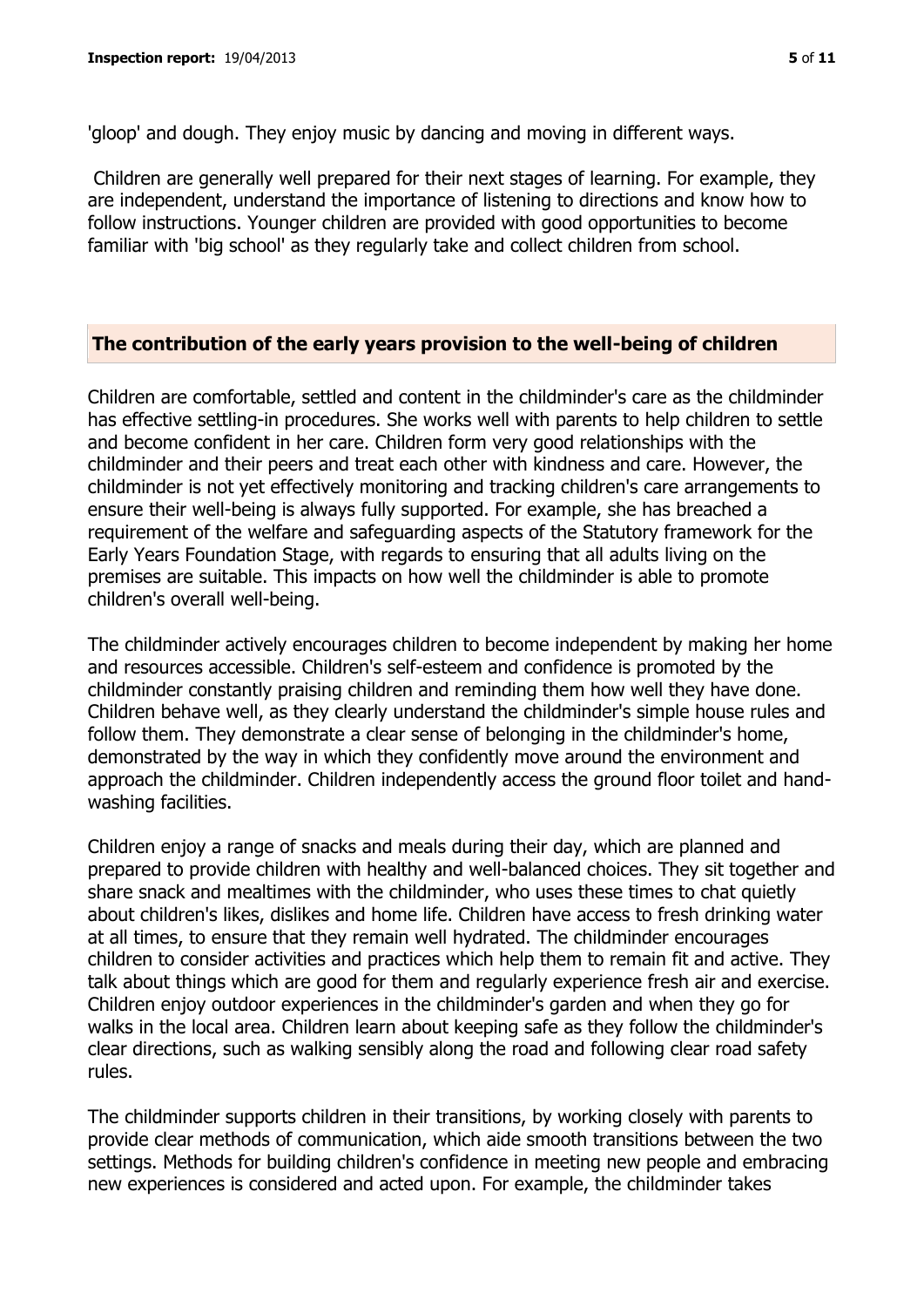children out into the environment, regularly meets with other registered childminders and makes use of local attractions and facilities.

#### **The effectiveness of the leadership and management of the early years provision**

The childminder delivers a well-considered programme of activities to the children she cares for, which generally help them to make progress towards the early learning goals. However, monitoring and reflective practice is not used effectively to review and evaluate all aspects of her provision, and this results in some aspects of practice being weaker than others. She attends core training, required to become a childminder, and has some plans in place to further enhance her knowledge through literature and training events. The childminder works alone and does not employ an assistant.

The childminder demonstrates appropriate knowledge of safeguarding children. She has completed an on-line safeguarding course, and is aware that she needs to complete a local authority approved training course to enhance her safeguarding knowledge. However, not all adults living in the childminder's household have undergone appropriate vetting to check their suitability. The childminder did not follow appropriate procedures when her son reached the age of 16 years to ensure that the required checks were carried out through the Disclosure and Barring Service. This means that a legal requirement relating to the Early Years Register and both parts of the Childcare Register is not met. However, the risk to children is minimal because the childminder's son is not usually present while children are being minded and appropriate steps have now been taken to address this issue. Children play in a safe environment, as the childminder regularly risk assesses her home, garden and outings.

Parents are provided with clear written information about the childminder, her provision and the service she offers. They are kept informed about their children's day, verbally and through the effective sharing of their learning journals. The childminder has some links with other early years settings, which children attend and shares some information about children's progress with their key persons from these settings. However, these links are not consistent across all early years settings, which children attend. This results in the childminder not being able to effectively complement the learning, which takes place in all areas of the children's lives.

#### **The Childcare Register** The requirements for the compulsory part of the Childcare Register are **Not Met (with actions)** The requirements for the voluntary part of the Childcare Register are **Not Met (with actions)**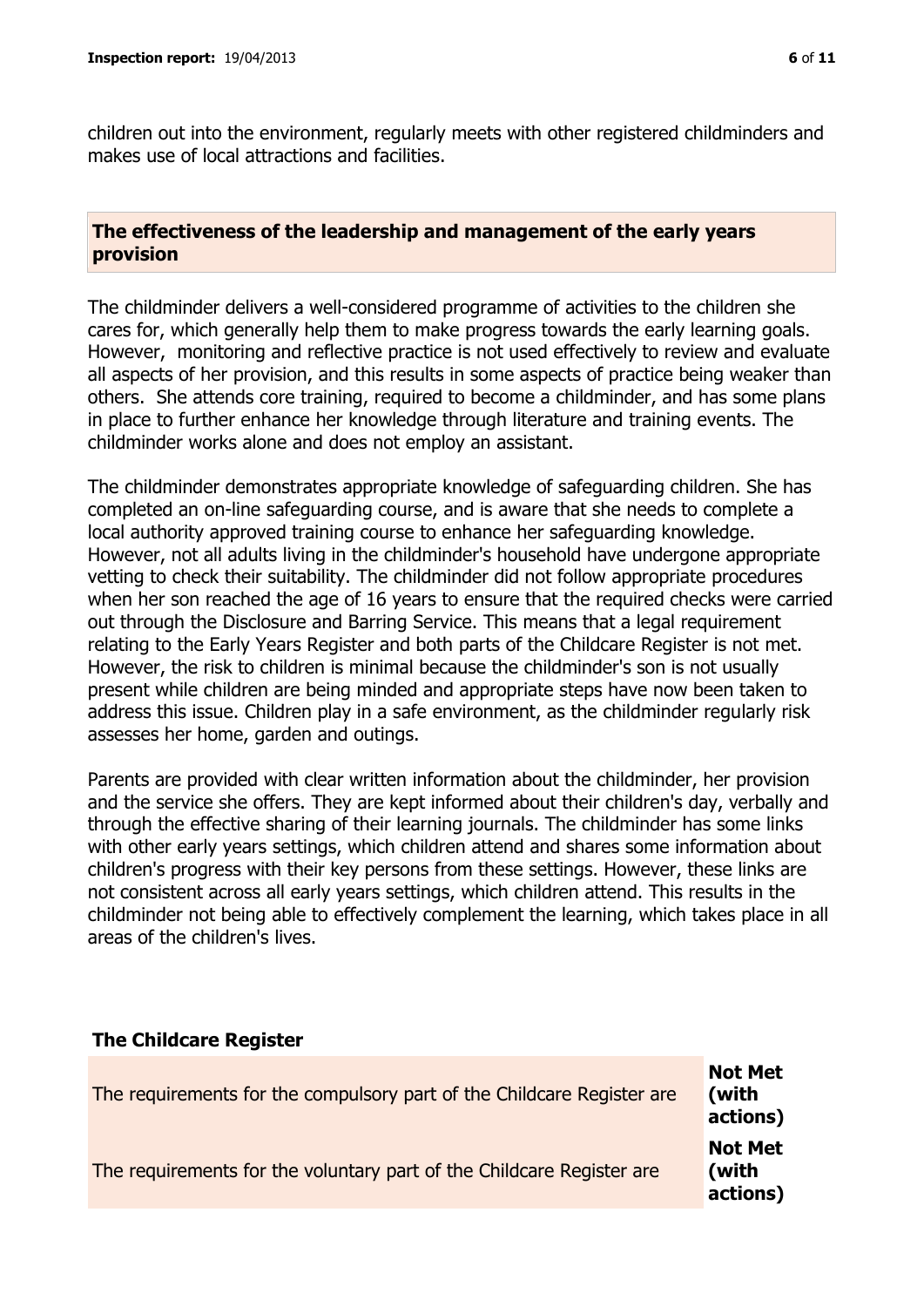# **To meet the requirements of the Childcare Register the provider must:**

- ensure all adults living on the premises or in regular contact with children are suitable, which must include obtaining a check through the Disclosure and Barring Service. (Compulsory part of the Childcare Register)
- ensure all adults living on the premises or in regular contact with children are suitable, which must include obtaining a check through the Disclosure and Barring Service. (Voluntary part of the Childcare Register)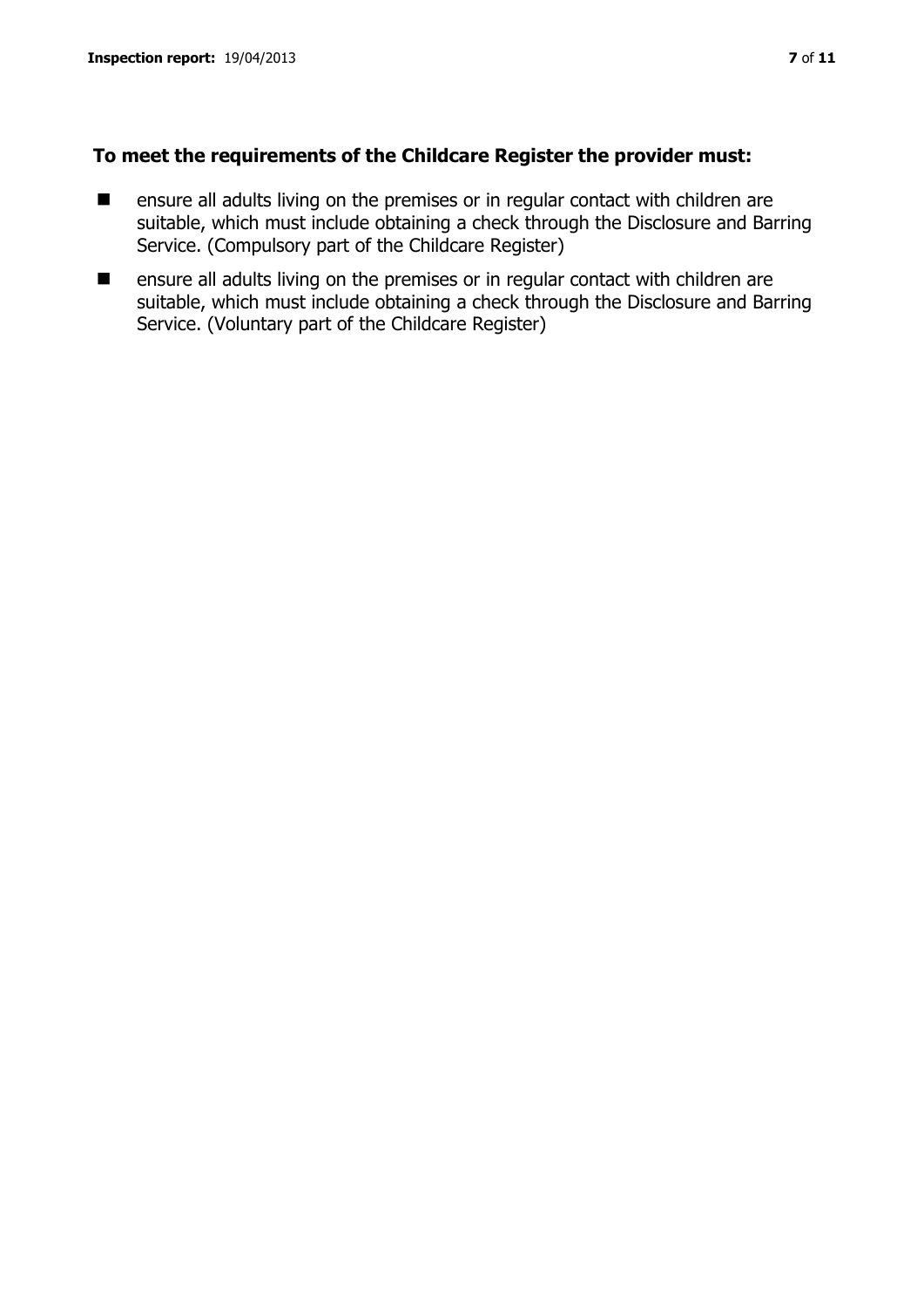# **What inspection judgements mean**

# **Registered early years provision**

| Grade   | <b>Judgement</b> | <b>Description</b>                                                                                                                                                                                                                                                                                                                                                                 |
|---------|------------------|------------------------------------------------------------------------------------------------------------------------------------------------------------------------------------------------------------------------------------------------------------------------------------------------------------------------------------------------------------------------------------|
| Grade 1 | Outstanding      | Outstanding provision is highly effective in meeting the needs<br>of all children exceptionally well. This ensures that children are<br>very well prepared for the next stage of their learning.                                                                                                                                                                                   |
| Grade 2 | Good             | Good provision is effective in delivering provision that meets<br>the needs of all children well. This ensures children are ready<br>for the next stage of their learning.                                                                                                                                                                                                         |
| Grade 3 | Satisfactory     | Satisfactory provision is performing less well than expectations<br>in one or more of the key areas. It requires improvement in<br>order to be good.                                                                                                                                                                                                                               |
| Grade 4 | Inadequate       | Provision that is inadequate requires significant improvement<br>and/or enforcement action. The provision is failing to give<br>children an acceptable standard of early years education and/or<br>is not meeting the safeguarding and welfare requirements of<br>the Early Years Foundation Stage. It will be inspected again<br>within 12 months of the date of this inspection. |
| Met     |                  | The provision has no children on roll. The inspection judgement<br>is that the provider continues to meet the requirements for<br>registration.                                                                                                                                                                                                                                    |
| Not met |                  | The provision has no children on roll. The inspection judgement<br>is that the provider does not meet the requirements for<br>registration.                                                                                                                                                                                                                                        |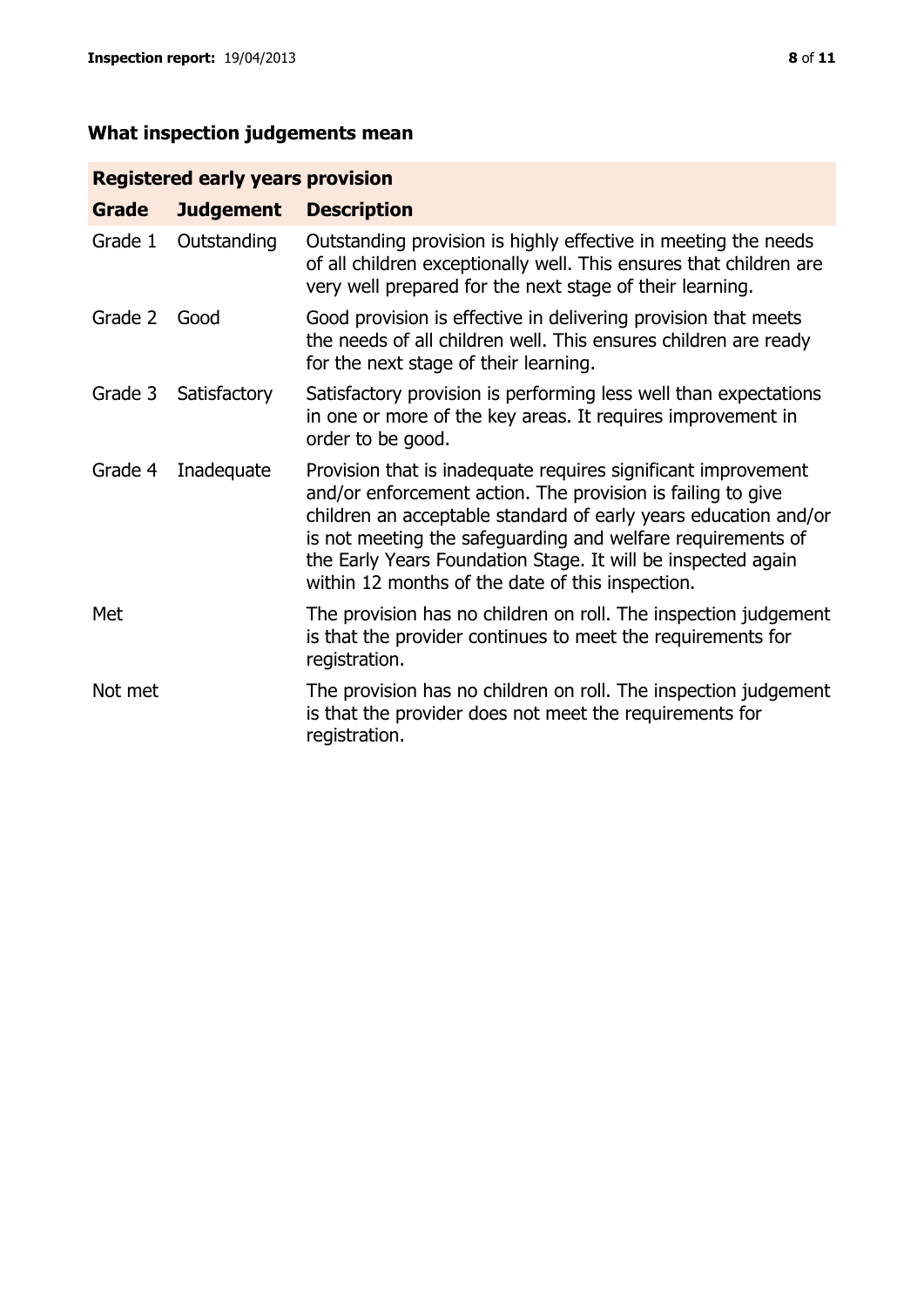### **Inspection**

This inspection was carried out by Ofsted under sections 49 and 50 of the Childcare Act 2006 on the quality and standards of provision that is registered on the Early Years Register. The registered person must ensure that this provision complies with the statutory framework for children's learning, development and care, known as the Early Years Foundation Stage.

# **Setting details**

| Unique reference number       | EY305332    |
|-------------------------------|-------------|
| <b>Local authority</b>        | Essex       |
| <b>Inspection number</b>      | 888641      |
| <b>Type of provision</b>      | Childminder |
| <b>Registration category</b>  | Childminder |
| <b>Age range of children</b>  | $0 - 17$    |
| <b>Total number of places</b> | 5           |
| Number of children on roll    | 2           |
| <b>Name of provider</b>       |             |
| Date of previous inspection   | 28/01/2010  |
| <b>Telephone number</b>       |             |

Any complaints about the inspection or the report should be made following the procedures set out in the guidance *'Complaints procedure: raising concerns and making complaints* about Ofsted', which is available from Ofsted's website: www.ofsted.gov.uk. If you would like Ofsted to send you a copy of the guidance, please telephone 0300 123 4234, or email enquiries@ofsted.gov.uk.

# **Type of provision**

For the purposes of this inspection the following definitions apply:

Full-time provision is that which operates for more than three hours. These are usually known as nurseries, nursery schools and pre-schools and must deliver the Early Years Foundation Stage. They are registered on the Early Years Register and pay the higher fee for registration.

Sessional provision operates for more than two hours but does not exceed three hours in any one day. These are usually known as pre-schools, kindergartens or nursery schools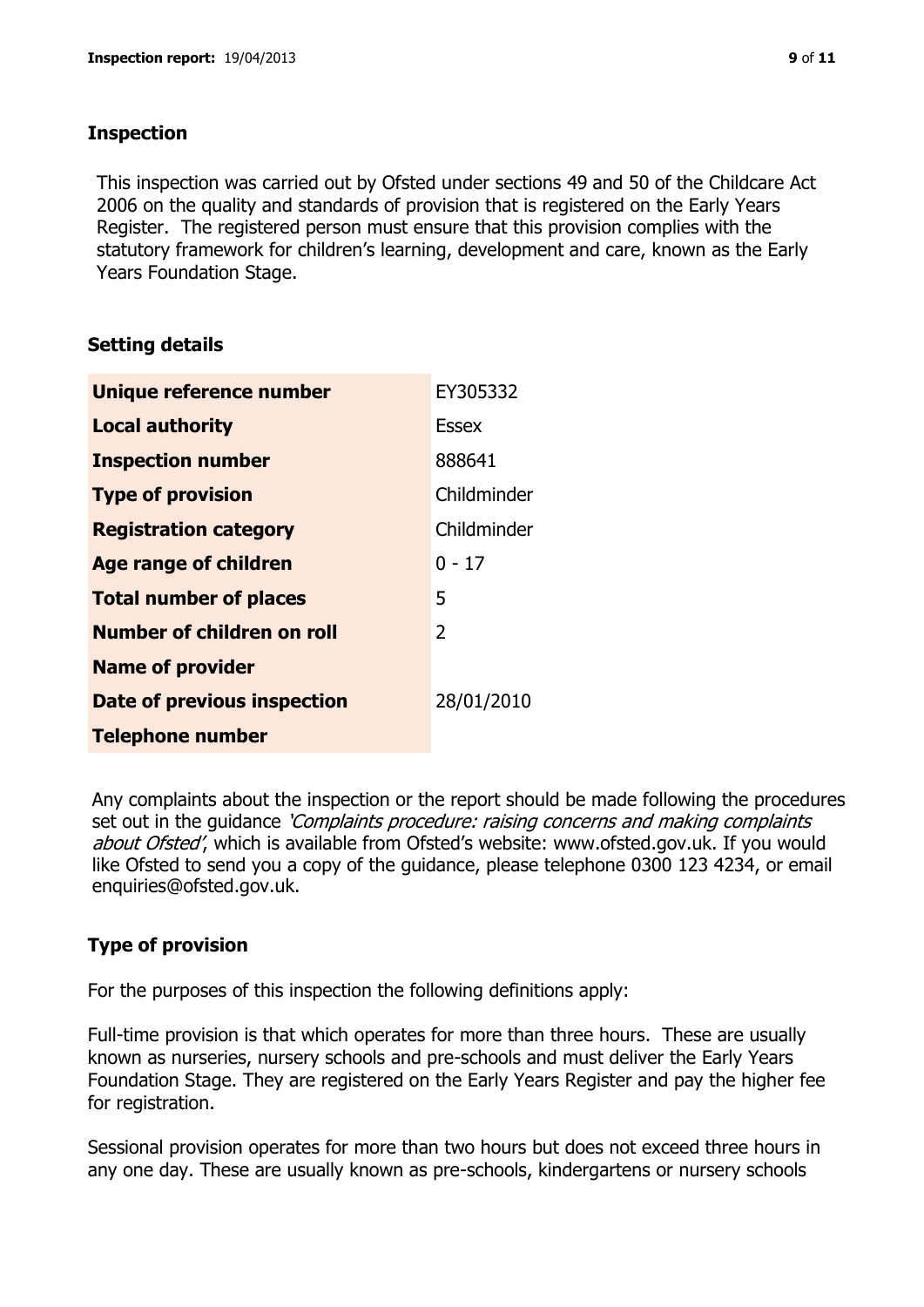and must deliver the Early Years Foundation Stage. They are registered on the Early Years Register and pay the lower fee for registration.

Childminders care for one or more children where individual children attend for a period of more than two hours in any one day. They operate from domestic premises, which are usually the childminder's own home. They are registered on the Early Years Register and must deliver the Early Years Foundation Stage.

Out of school provision may be sessional or full-time provision and is delivered before or after school and/or in the summer holidays. They are registered on the Early Years Register and must deliver the Early Years Foundation Stage. Where children receive their Early Years Foundation Stage in school these providers do not have to deliver the learning and development requirements in full but should complement the experiences children receive in school.